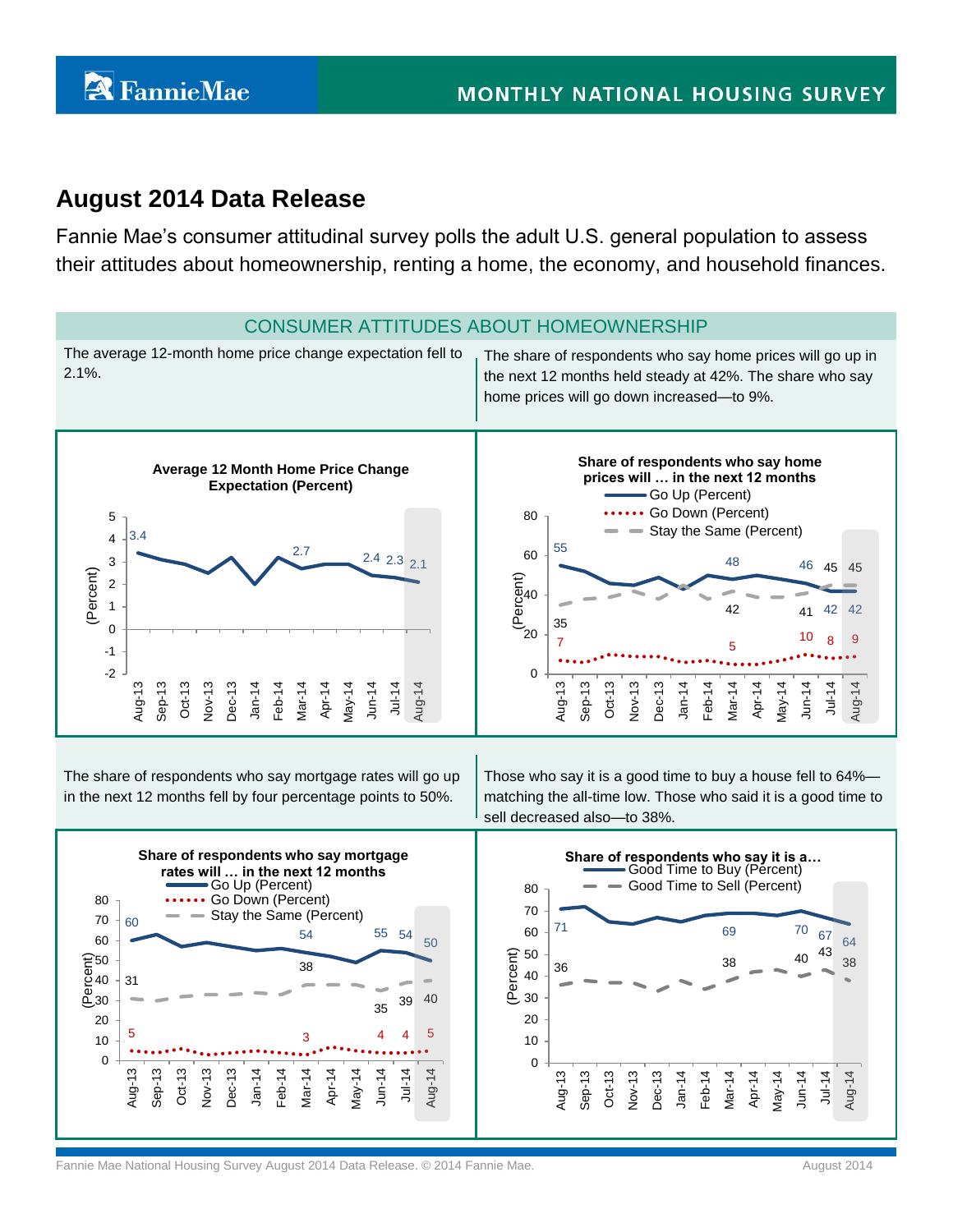





The share of respondents who think it would be easy to get a home mortgage increased by one percentage point.

The share who say they would buy if they were going to move fell to 64% while the share who would rent increased to 32%—the narrowest gap in over a year.

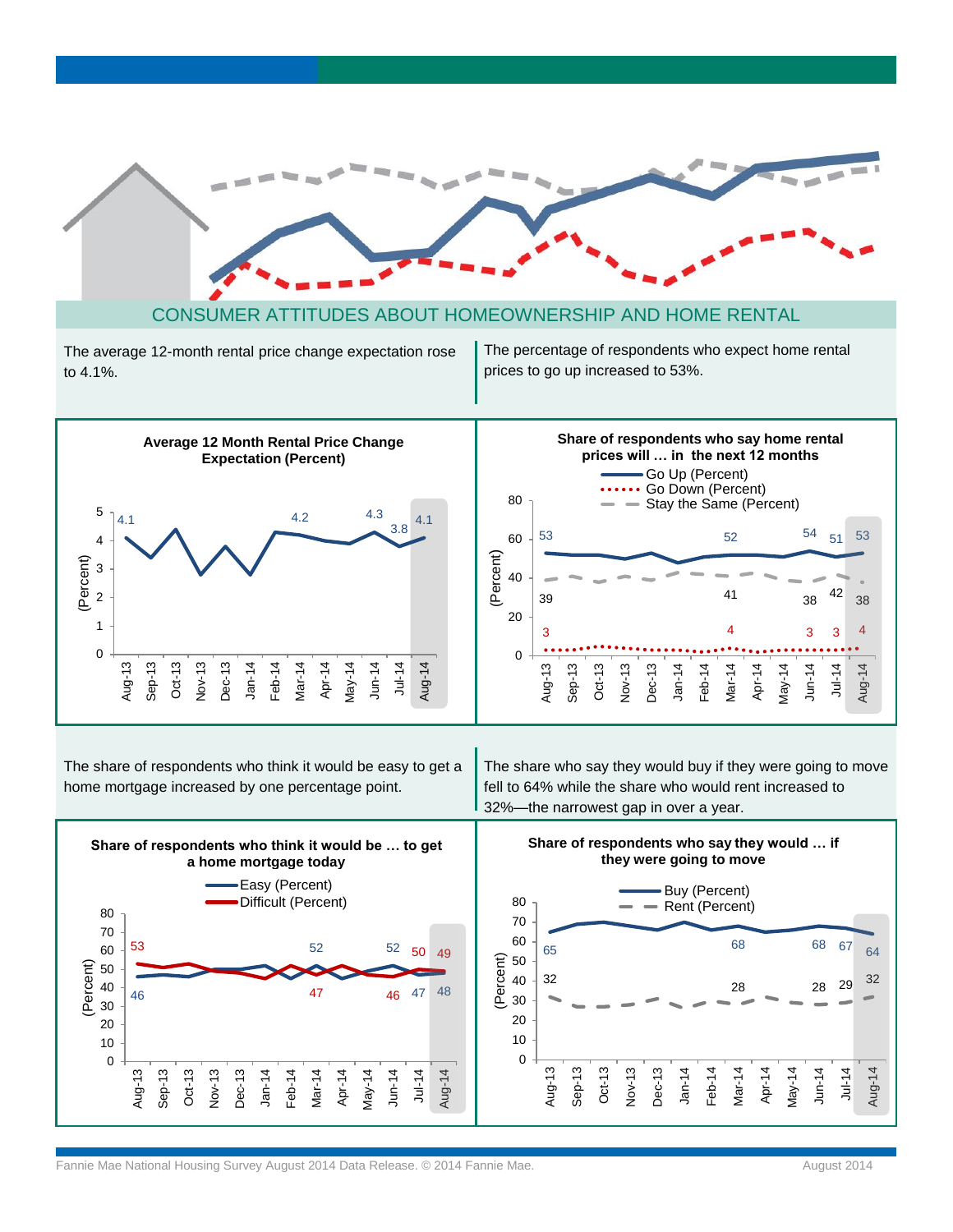

### CONSUMER ATTITUDES ABOUT THE ECONOMY AND HOUSEHOLD FINANCES

The share of respondents who say the economy is on the wrong track fell by three percentage points from last month, to 56%.

The percentage of respondents who expect their personal financial situation to get better over the next 12 months increased to 44%.



The share of respondents who say their household income is significantly higher than it was 12 months ago dropped by five percentage points to 23%.

The share of respondents who say their household expenses are significantly higher than they were 12 months ago remained at 36%.

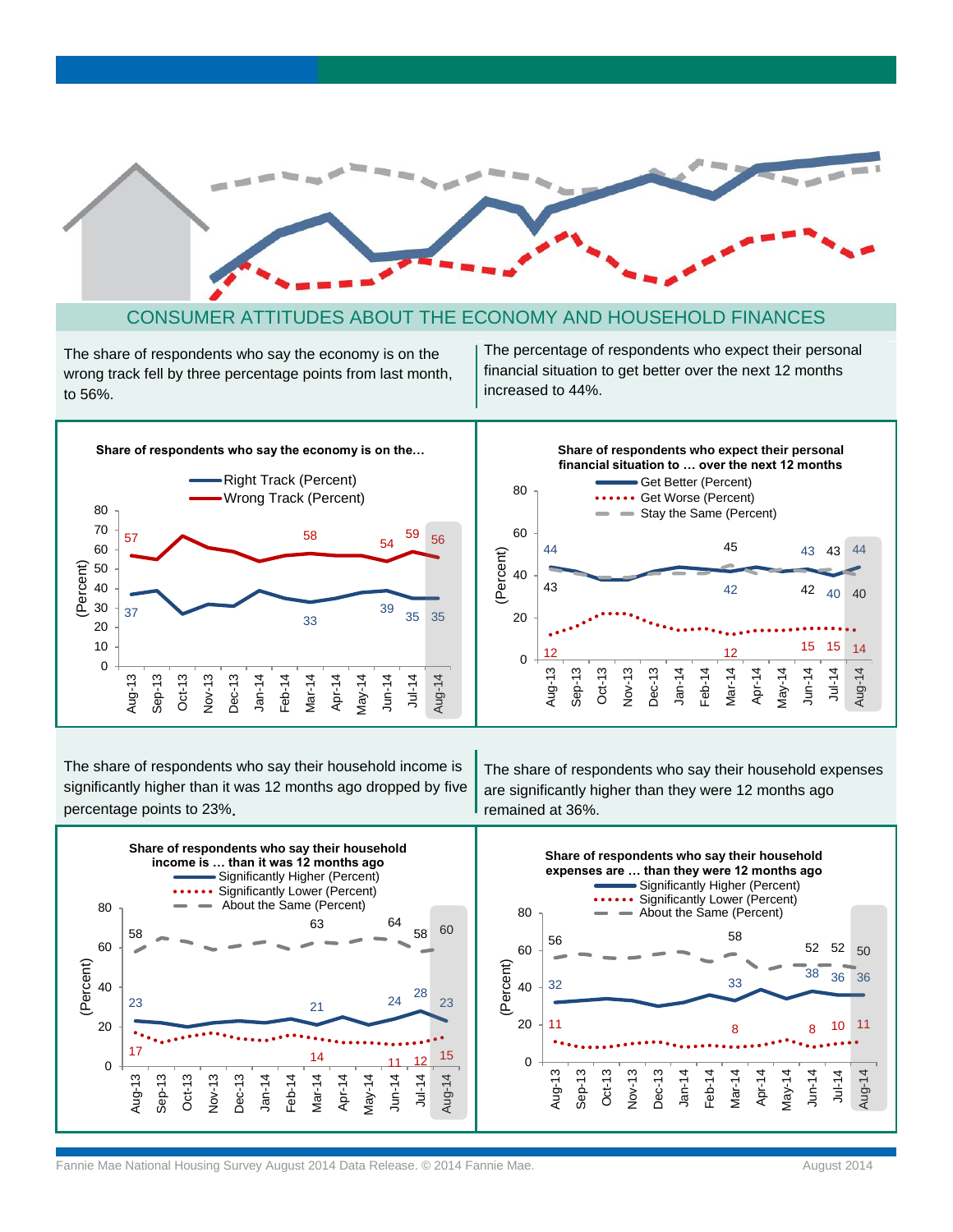# **Fannie Mae Monthly National Housing Survey**

## August 2014 APPENDIX

## **About the Survey**

The Fannie Mae National Housing Survey polled a nationally representative sample of 1,000 respondents aged 18 and older between August 1, 2014 and August 24, 2014. Most of the data collection occurred during the first two weeks of this period. Findings were compared to the same survey conducted monthly beginning June 2010.

Interviews were conducted by Penn Schoen Berland, in coordination with Fannie Mae.

The statistics in this release are estimated from sample surveys and are subject to sampling variability as well as nonsampling error, including bias and variance from response, nonreporting, and undercoverage. Expected price changes are calculated by creating an average of all responses, using a 0% change for those who said prices would stay the same, and excluding outliers beyond two standard deviations. All figures are shown in percentages, except where otherwise stated.

### **August 2014 Survey Audience Size: General Population (N=1,001) Margin of Error: ±3.1%**

| Average home price change expectation |     |  |
|---------------------------------------|-----|--|
|                                       | %   |  |
| August 2013                           | 3.4 |  |
| September 2013                        | 3.1 |  |
| October 2013                          | 2.9 |  |
| November 2013                         | 2.5 |  |
| December 2013                         | 3.2 |  |
| January 2014                          | 2.0 |  |
| February 2014                         | 3.2 |  |
| March 2014                            | 2.7 |  |
| April 2014                            | 2.9 |  |
| May 2014                              | 2.9 |  |
| June 2014                             | 2.4 |  |
| <b>July 2014</b>                      | 2.3 |  |
| August 2014                           | 2.1 |  |

**Share of respondents who say home prices will go up, go down, or stay the same in the next 12 months**

|                  | % Go Up | % Go Down      | % Stay the Same |
|------------------|---------|----------------|-----------------|
| August 2013      | 55      | 7              | 35              |
| September 2013   | 52      | 6              | 38              |
| October 2013     | 46      | 10             | 39              |
| November 2013    | 45      | 9              | 42              |
| December 2013    | 49      | 9              | 38              |
| January 2014     | 43      | 6              | 45              |
| February 2014    | 50      | $\overline{7}$ | 38              |
| March 2014       | 48      | 5              | 42              |
| April 2014       | 50      | 5              | 39              |
| May 2014         | 48      | 7              | 39              |
| June 2014        | 46      | 10             | 41              |
| <b>July 2014</b> | 42      | 8              | 45              |
| August 2014      | 42      | 9              | 45              |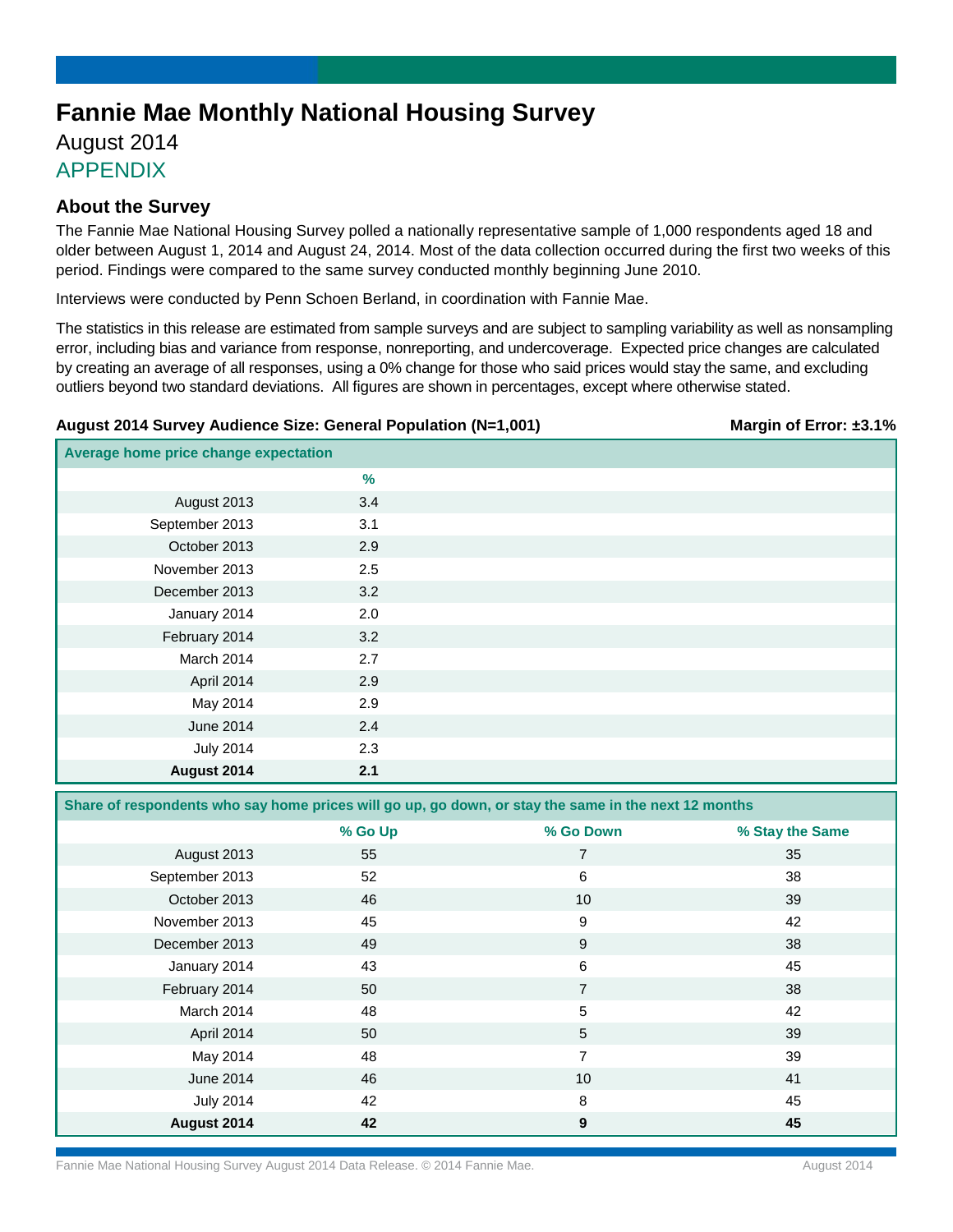|                  |         | Share of respondents who say mortgage rates will go up, go down, or stay the same in the next 12 months |                 |
|------------------|---------|---------------------------------------------------------------------------------------------------------|-----------------|
|                  | % Go Up | % Go Down                                                                                               | % Stay the Same |
| August 2013      | 60      | 5                                                                                                       | 31              |
| September 2013   | 63      | 4                                                                                                       | 30              |
| October 2013     | 57      | 6                                                                                                       | 32              |
| November 2013    | 59      | 3                                                                                                       | 33              |
| December 2013    | 57      | $\overline{4}$                                                                                          | 33              |
| January 2014     | 55      | 5                                                                                                       | 34              |
| February 2014    | 56      | $\overline{4}$                                                                                          | 33              |
| March 2014       | 54      | 3                                                                                                       | 38              |
| April 2014       | 52      | $\overline{7}$                                                                                          | 38              |
| May 2014         | 49      | 5                                                                                                       | 38              |
| June 2014        | 55      | $\overline{4}$                                                                                          | 35              |
| <b>July 2014</b> | 54      | 4                                                                                                       | 39              |
| August 2014      | 50      | 5                                                                                                       | 40              |

**Share of respondents who say it is a good time to buy, and share of respondents who say it is a good time to sell**

|                  | % Good Time to Buy | % Good Time to Sell |  |
|------------------|--------------------|---------------------|--|
| August 2013      | 71                 | 36                  |  |
| September 2013   | 72                 | 38                  |  |
| October 2013     | 65                 | 37                  |  |
| November 2013    | 64                 | 37                  |  |
| December 2013    | 67                 | 33                  |  |
| January 2014     | 65                 | 38                  |  |
| February 2014    | 68                 | 34                  |  |
| March 2014       | 69                 | 38                  |  |
| April 2014       | 69                 | 42                  |  |
| May 2014         | 68                 | 43                  |  |
| June 2014        | 70                 | 40                  |  |
| <b>July 2014</b> | 67                 | 43                  |  |
| August 2014      | 64                 | 38                  |  |

### **Average rental price change expectation**

|                  | $\%$ |  |
|------------------|------|--|
| August 2013      | 4.1  |  |
| September 2013   | 3.4  |  |
| October 2013     | 4.4  |  |
| November 2013    | 2.8  |  |
| December 2013    | 3.8  |  |
| January 2014     | 2.8  |  |
| February 2014    | 4.3  |  |
| March 2014       | 4.2  |  |
| April 2014       | 4.0  |  |
| May 2014         | 3.9  |  |
| June 2014        | 4.3  |  |
| <b>July 2014</b> | 3.8  |  |
| August 2014      | 4.1  |  |

Fannie Mae National Housing Survey August 2014 Data Release. © 2014 Fannie Mae. August 2014 Fannie Mae August 2014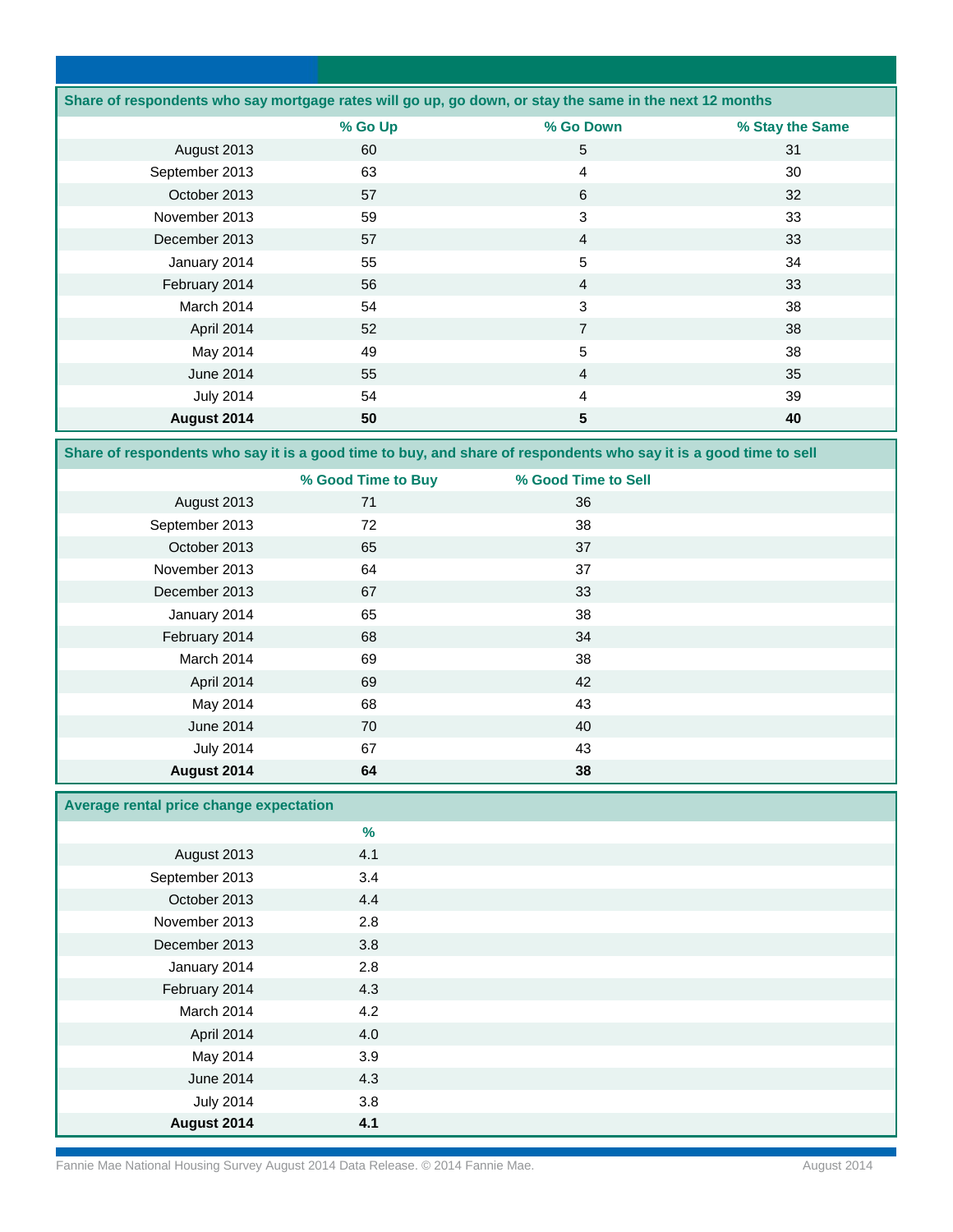|                |         | Share of respondents who say home rental prices will go up, go down, or stay the same in the next 12 months |                 |
|----------------|---------|-------------------------------------------------------------------------------------------------------------|-----------------|
|                | % Go Up | % Go Down                                                                                                   | % Stay the Same |
| August 2013    | 53      | 3                                                                                                           | 39              |
| September 2013 | 52      | 3                                                                                                           | 41              |
| October 2013   | 52      | 5                                                                                                           | 38              |
| November 2013  | 50      | $\overline{4}$                                                                                              | 41              |
| December 2013  | 53      | 3                                                                                                           | 39              |
| January 2014   | 48      | 3                                                                                                           | 43              |
| February 2014  | 51      | 2                                                                                                           | 42              |
| March 2014     | 52      | $\overline{4}$                                                                                              | 41              |
| April 2014     | 52      | 2                                                                                                           | 43              |
| May 2014       | 51      | 3                                                                                                           | 39              |
| June 2014      | 54      | 3                                                                                                           | 38              |
| June 2014      | 51      | 3                                                                                                           | 42              |
| August 2014    | 53      | 4                                                                                                           | 38              |

**Share of respondents who think it would be difficult or easy for them to get a home mortgage today**

|                  | % Difficult | % Easy |  |
|------------------|-------------|--------|--|
| August 2013      | 53          | 46     |  |
| September 2013   | 51          | 47     |  |
| October 2013     | 53          | 46     |  |
| November 2013    | 49          | 50     |  |
| December 2013    | 48          | 50     |  |
| January 2014     | 45          | 52     |  |
| February 2014    | 52          | 45     |  |
| March 2014       | 47          | 52     |  |
| April 2014       | 52          | 45     |  |
| May 2014         | 47          | 49     |  |
| June 2014        | 46          | 52     |  |
| <b>July 2014</b> | 50          | 47     |  |
| August 2014      | 49          | 48     |  |

**Share of respondents who say they would buy or rent if they were going to move** 

|                  | % Buy | % Rent |  |
|------------------|-------|--------|--|
| August 2013      | 65    | 32     |  |
| September 2013   | 69    | 27     |  |
| October 2013     | 70    | 27     |  |
| November 2013    | 68    | 28     |  |
| December 2013    | 66    | 31     |  |
| January 2014     | 70    | 26     |  |
| February 2014    | 66    | 30     |  |
| March 2014       | 68    | 28     |  |
| April 2014       | 65    | 32     |  |
| May 2014         | 66    | 29     |  |
| June 2014        | 68    | 28     |  |
| <b>July 2014</b> | 67    | 29     |  |
| August 2014      | 64    | 32     |  |

Fannie Mae National Housing Survey August 2014 Data Release. © 2014 Fannie Mae. August 2014 Fannie Mae August 2014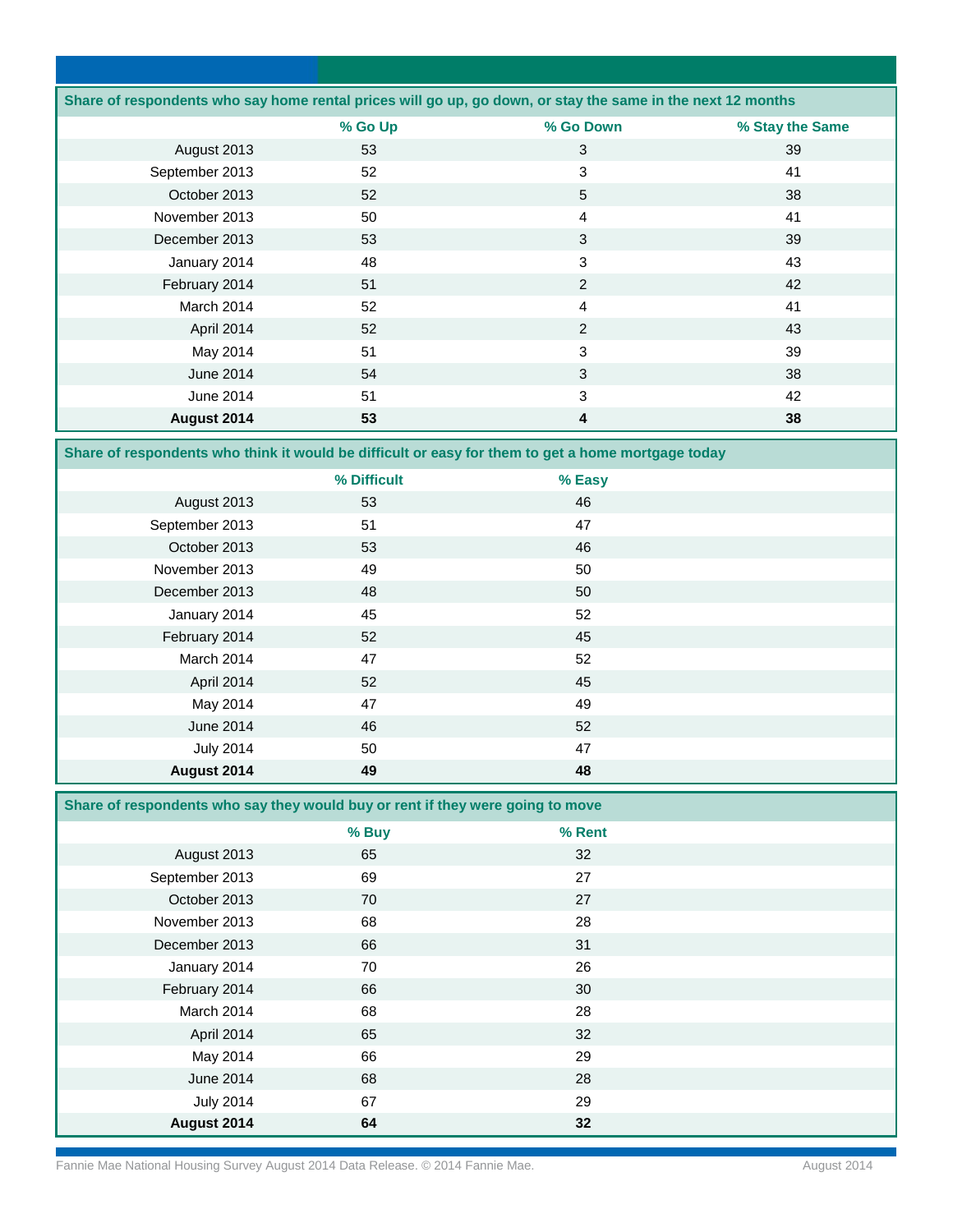|                  | Share of respondents who think the economy is on the right track or the wrong track |                    |  |  |
|------------------|-------------------------------------------------------------------------------------|--------------------|--|--|
|                  | <b>Right Track</b>                                                                  | <b>Wrong Track</b> |  |  |
| August 2013      | 37                                                                                  | 57                 |  |  |
| September 2013   | 39                                                                                  | 55                 |  |  |
| October 2013     | 27                                                                                  | 67                 |  |  |
| November 2013    | 32                                                                                  | 61                 |  |  |
| December 2013    | 31                                                                                  | 59                 |  |  |
| January 2014     | 39                                                                                  | 54                 |  |  |
| February 2014    | 35                                                                                  | 57                 |  |  |
| March 2014       | 33                                                                                  | 58                 |  |  |
| April 2014       | 35                                                                                  | 57                 |  |  |
| May 2014         | 38                                                                                  | 57                 |  |  |
| June 2014        | 39                                                                                  | 54                 |  |  |
| <b>July 2014</b> | 35                                                                                  | 59                 |  |  |
| August 2014      | 35                                                                                  | 56                 |  |  |

**Share of respondents who expect their personal financial situation to get better, get worse, or stay the same in the next 12 months**

|                  | % Get Better | % Get Worse | % Stay the Same |
|------------------|--------------|-------------|-----------------|
| August 2013      | 44           | 12          | 43              |
| September 2013   | 42           | 16          | 41              |
| October 2013     | 38           | 22          | 39              |
| November 2013    | 38           | 22          | 39              |
| December 2013    | 42           | 17          | 41              |
| January 2014     | 44           | 14          | 41              |
| February 2014    | 43           | 15          | 41              |
| March 2014       | 42           | 12          | 45              |
| April 2014       | 44           | 14          | 41              |
| May 2014         | 42           | 14          | 43              |
| June 2014        | 43           | 15          | 42              |
| <b>July 2014</b> | 40           | 15          | 43              |
| August 2014      | 44           | 14          | 40              |

**Share of respondents who say their household income is higher, lower, or about the same compared to 12 months ago** 

|                  | % Higher | % Lower | % About the Same |
|------------------|----------|---------|------------------|
| August 2013      | 23       | 17      | 58               |
| September 2013   | 22       | 12      | 65               |
| October 2013     | 20       | 15      | 63               |
| November 2013    | 22       | 17      | 59               |
| December 2013    | 23       | 14      | 61               |
| January 2014     | 22       | 13      | 63               |
| February 2014    | 24       | 16      | 59               |
| March 2014       | 21       | 14      | 63               |
| April 2014       | 25       | 12      | 62               |
| May 2014         | 21       | 12      | 65               |
| June 2014        | 24       | 11      | 64               |
| <b>July 2014</b> | 28       | 12      | 58               |
| August 2014      | 23       | 15      | 60               |